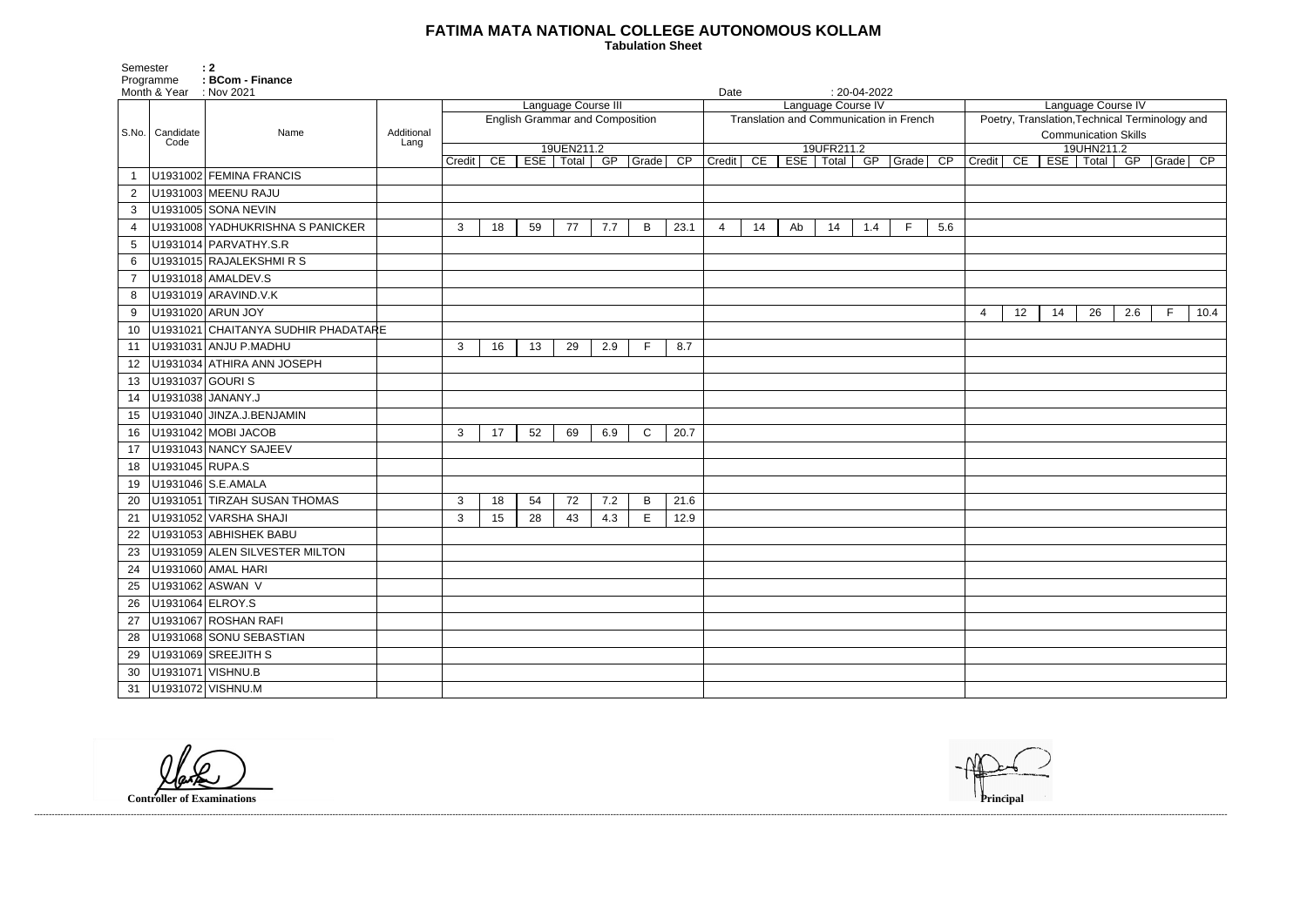|                       |                           |                                     |            | Language Course IV                     |    |            |       |     | <b>Foundation Course II</b> |                                   |                |          |    |             |     |              | Core Course III |                          |          |                          |             |           |              |            |
|-----------------------|---------------------------|-------------------------------------|------------|----------------------------------------|----|------------|-------|-----|-----------------------------|-----------------------------------|----------------|----------|----|-------------|-----|--------------|-----------------|--------------------------|----------|--------------------------|-------------|-----------|--------------|------------|
|                       |                           |                                     |            | Kavitha, Kadha, Upanyasam, Vivarthanam |    |            |       |     |                             | <b>Informatics and Cyber Laws</b> |                |          |    |             |     |              |                 | Financial Accounting - I |          |                          |             |           |              |            |
|                       | S.No.   Candidate<br>Code | Name                                | Additional |                                        |    |            |       |     |                             |                                   |                |          |    |             |     |              |                 |                          |          |                          |             |           |              |            |
|                       |                           |                                     | Lang       | 19UML211.2                             |    |            |       |     |                             |                                   |                | 19UCO221 |    |             |     |              |                 |                          | 19UCO241 |                          |             |           |              |            |
|                       |                           | U1931002 FEMINA FRANCIS             |            | <b>Credit</b>                          | CE | <b>ESE</b> | Total | GP  | Grade CP                    |                                   | Credit         | CE       |    | ESE   Total | GP  | Grade        | $\overline{CP}$ | Credit<br>3              | CE<br>18 | <b>ESE</b><br>18         | Total<br>36 | GP<br>3.6 | Grade<br>F   | CP<br>10.8 |
|                       |                           | U1931003 MEENU RAJU                 |            |                                        |    |            |       |     |                             |                                   |                |          |    |             |     |              |                 |                          |          |                          |             |           |              |            |
| $\overline{2}$<br>3   |                           | U1931005 SONA NEVIN                 |            |                                        |    |            |       |     |                             |                                   | 3              | 16       | 46 | 62          | 6.2 | $\mathsf{C}$ | 18.6            | $\mathbf{3}$             | 19       | 21                       | 40          | 4.0       | F            | 12.0       |
| $\boldsymbol{\Delta}$ |                           | U1931008 YADHUKRISHNA S PANICKER    |            |                                        |    |            |       |     |                             |                                   | 3              | 17       | 68 | 85          | 8.5 | A            | 25.5            | 3                        | 19       | 32                       | 51          | 5.1       | D            | 15.3       |
| 5                     |                           | U1931014 PARVATHY.S.R               |            |                                        |    |            |       |     |                             |                                   |                |          |    |             |     |              |                 | 3                        | 20       | 49                       | 69          | 6.9       | $\mathsf{C}$ | 20.7       |
| 6                     |                           | U1931015 RAJALEKSHMIRS              |            |                                        |    |            |       |     |                             |                                   |                |          |    |             |     |              |                 | 3                        | 19       | 43                       | 62          | 6.2       | $\mathsf{C}$ | 18.6       |
|                       |                           | U1931018 AMALDEV.S                  |            |                                        |    |            |       |     |                             |                                   | 3              | 19       | 34 | 53          | 5.3 | D            | 15.9            |                          |          |                          |             |           |              |            |
| 8                     |                           | U1931019 ARAVIND.V.K                |            |                                        |    |            |       |     |                             |                                   |                |          |    |             |     |              |                 | $\mathbf{3}$             | 19       | 45                       | 64          | 6.4       | $\mathsf{C}$ | 19.2       |
| 9                     |                           | U1931020 ARUN JOY                   |            |                                        |    |            |       |     |                             |                                   |                |          |    |             |     |              |                 | 3                        | 18       | 15                       | 33          | 3.3       | F            | 9.9        |
| 10                    |                           | U1931021 CHAITANYA SUDHIR PHADATARE |            |                                        |    |            |       |     |                             |                                   |                |          |    |             |     |              |                 | 3                        | 18       | Ab                       | 18          | 1.8       | F.           | 5.4        |
| 11                    |                           | U1931031 ANJU P.MADHU               |            |                                        |    |            |       |     |                             |                                   | 3              | 15       | 16 | 31          | 3.1 | F            | 9.3             | 3                        | 19       | 12                       | 31          | 3.1       | F            | 9.3        |
| 12                    |                           | U1931034 ATHIRA ANN JOSEPH          |            |                                        |    |            |       |     |                             |                                   | 3              | 17       | 46 | 63          | 6.3 | $\mathsf{C}$ | 18.9            | $\mathbf{3}$             | 19       | 36                       | 55          | 5.5       | D            | 16.5       |
| 13                    | U1931037 GOURIS           |                                     |            |                                        |    |            |       |     |                             |                                   |                |          |    |             |     |              |                 | 3                        | 19       | 34                       | 53          | 5.3       | D            | 15.9       |
| 14                    | U1931038 JANANY.J         |                                     |            | 4                                      | 15 | 8          | 23    | 2.3 | F.                          | 9.2                               | 3              | 13       | 35 | 48          | 4.8 | Е            | 14.4            | 3                        | 18       | $\overline{\mathcal{L}}$ | 22          | 2.2       |              | 6.6        |
| 15                    |                           | U1931040 JINZA.J.BENJAMIN           |            |                                        |    |            |       |     |                             |                                   | 3              | 16       | 33 | 49          | 4.9 | E            | 14.7            | $\mathbf{3}$             | 19       | 20                       | 39          | 3.9       | F.           | 11.7       |
| 16                    |                           | U1931042 MOBI JACOB                 |            |                                        |    |            |       |     |                             |                                   |                |          |    |             |     |              |                 |                          |          |                          |             |           |              |            |
| 17                    |                           | U1931043 NANCY SAJEEV               |            |                                        |    |            |       |     |                             |                                   | 3              | 19       | 47 | 66          | 6.6 | $\mathsf{C}$ | 19.8            | $\mathbf{3}$             | 20       | 55                       | 75          | 7.5       | B            | 22.5       |
| 18                    | U1931045 RUPA.S           |                                     |            |                                        |    |            |       |     |                             |                                   |                |          |    |             |     |              |                 |                          |          |                          |             |           |              |            |
| 19                    |                           | U1931046 S.E.AMALA                  |            |                                        |    |            |       |     |                             |                                   |                |          |    |             |     |              |                 | 3                        | 19       | 16                       | 35          | 3.5       | F            | 10.5       |
| 20                    |                           | U1931051 TIRZAH SUSAN THOMAS        |            |                                        |    |            |       |     |                             |                                   |                |          |    |             |     |              |                 | 3                        | 20       | 41                       | 61          | 6.1       | $\mathsf{C}$ | 18.3       |
| 21                    |                           | U1931052 VARSHA SHAJI               |            |                                        |    |            |       |     |                             |                                   | 3              | 13       | 16 | 29          | 2.9 | E            | 8.7             | 3                        | 19       | 3                        | 22          | 2.2       | F.           | 6.6        |
| 22.                   |                           | U1931053 ABHISHEK BABU              |            |                                        |    |            |       |     |                             |                                   |                |          |    |             |     |              |                 |                          |          |                          |             |           |              |            |
| 23                    |                           | U1931059 ALEN SILVESTER MILTON      |            |                                        |    |            |       |     |                             |                                   |                |          |    |             |     |              |                 | $\mathbf{3}$             | 18       | 30                       | 48          | 4.8       | E            | 14.4       |
| 24                    |                           | U1931060 AMAL HARI                  |            |                                        |    |            |       |     |                             |                                   | 3              | 13       | 38 | 51          | 5.1 | D            | 15.3            | 3                        | 18       | 18                       | 36          | 3.6       | F            | 10.8       |
| 25                    |                           | U1931062 ASWAN V                    |            |                                        |    |            |       |     |                             |                                   |                |          |    |             |     |              |                 |                          |          |                          |             |           |              |            |
| 26                    | U1931064 ELROY.S          |                                     |            |                                        |    |            |       |     |                             |                                   |                |          |    |             |     |              |                 | $\mathbf{3}$             | 18       | 21                       | 39          | 3.9       | F.           | 11.7       |
| 27                    |                           | U1931067 ROSHAN RAFI                |            |                                        |    |            |       |     |                             |                                   |                |          |    |             |     |              |                 | $\mathbf{3}$             | 19       | 40                       | 59          | 5.9       | D            | 17.7       |
| 28                    |                           | U1931068 SONU SEBASTIAN             |            |                                        |    |            |       |     |                             |                                   |                |          |    |             |     |              |                 | $\mathbf{3}$             | 18       | 47                       | 65          | 6.5       | $\mathsf{C}$ | 19.5       |
| 29                    |                           | U1931069 SREEJITH S                 |            |                                        |    |            |       |     |                             |                                   | 3 <sup>1</sup> | 13       | 36 | 49          | 4.9 | E            | 14.7            |                          |          |                          |             |           |              |            |
| 30                    |                           | U1931071 VISHNU.B                   |            |                                        |    |            |       |     |                             |                                   |                |          |    |             |     |              |                 | $\mathbf{3}$             | 18       | 32                       | 50          | 5.0       | D            | 15.0       |
| 31                    |                           | U1931072 VISHNU.M                   |            |                                        |    |            |       |     |                             |                                   | $\mathbf{3}$   | 13       | 38 | 51          | 5.1 | D            | 15.3            | 3                        | 18       | 28                       | 46          | 4.6       | E.           | 13.8       |

**Controller of Examinations Principal**



------------------------------------------------------------------------------------------------------------------------------------------------------------------------------------------------------------------------------------------------------------------------------------------------------------------------------------------------------------------------------------------------------------------------